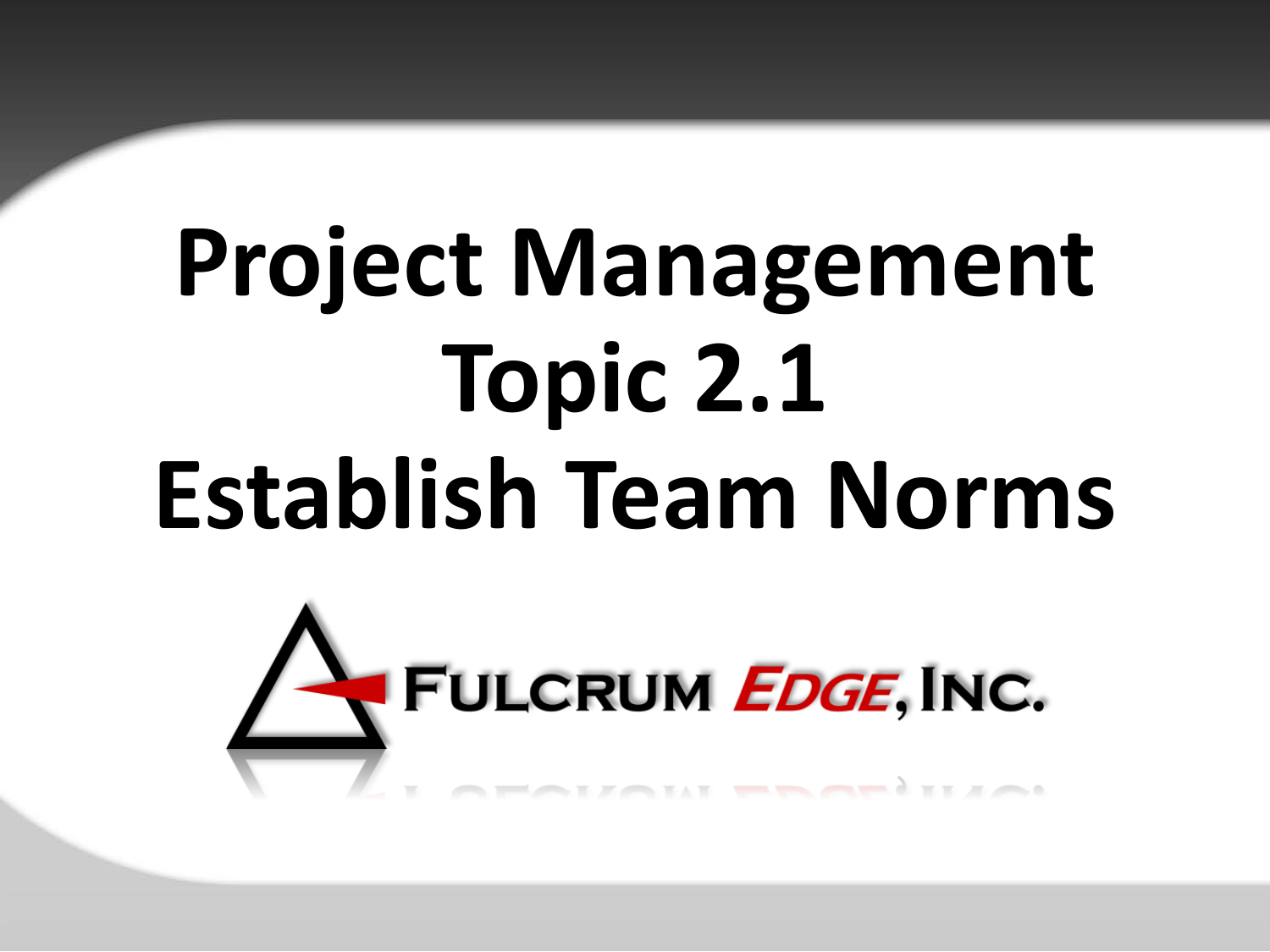### **Creating the Environment**

- An effective project team requires a cooperative environment of trust, respect and understanding.
- The first step involves establishing the rules or norms guiding team behavior.





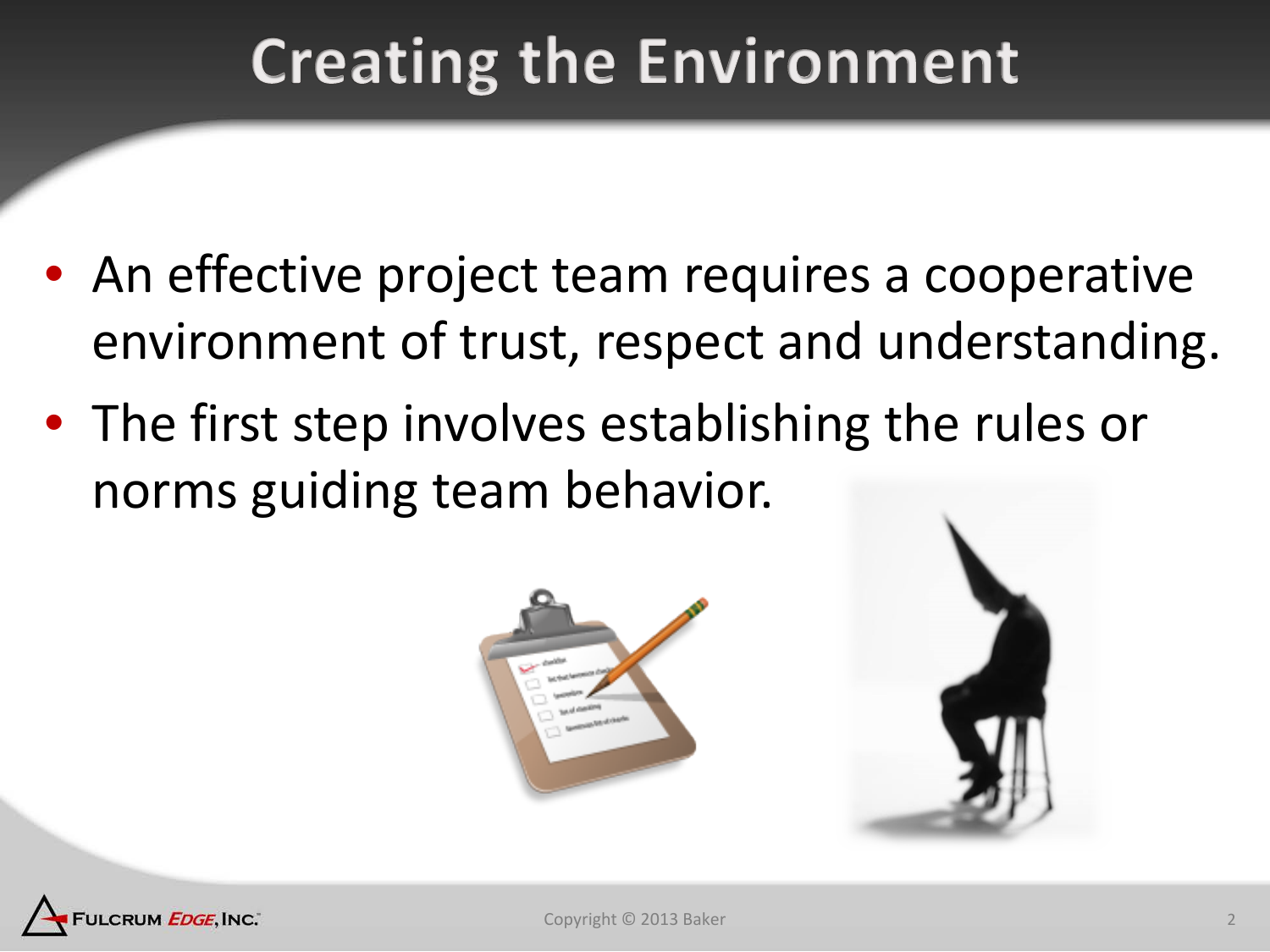### **Define Norm**

## norm **noun** /nôrm/

Definition: an action binding to guide, control, or regulate the group's behavior.

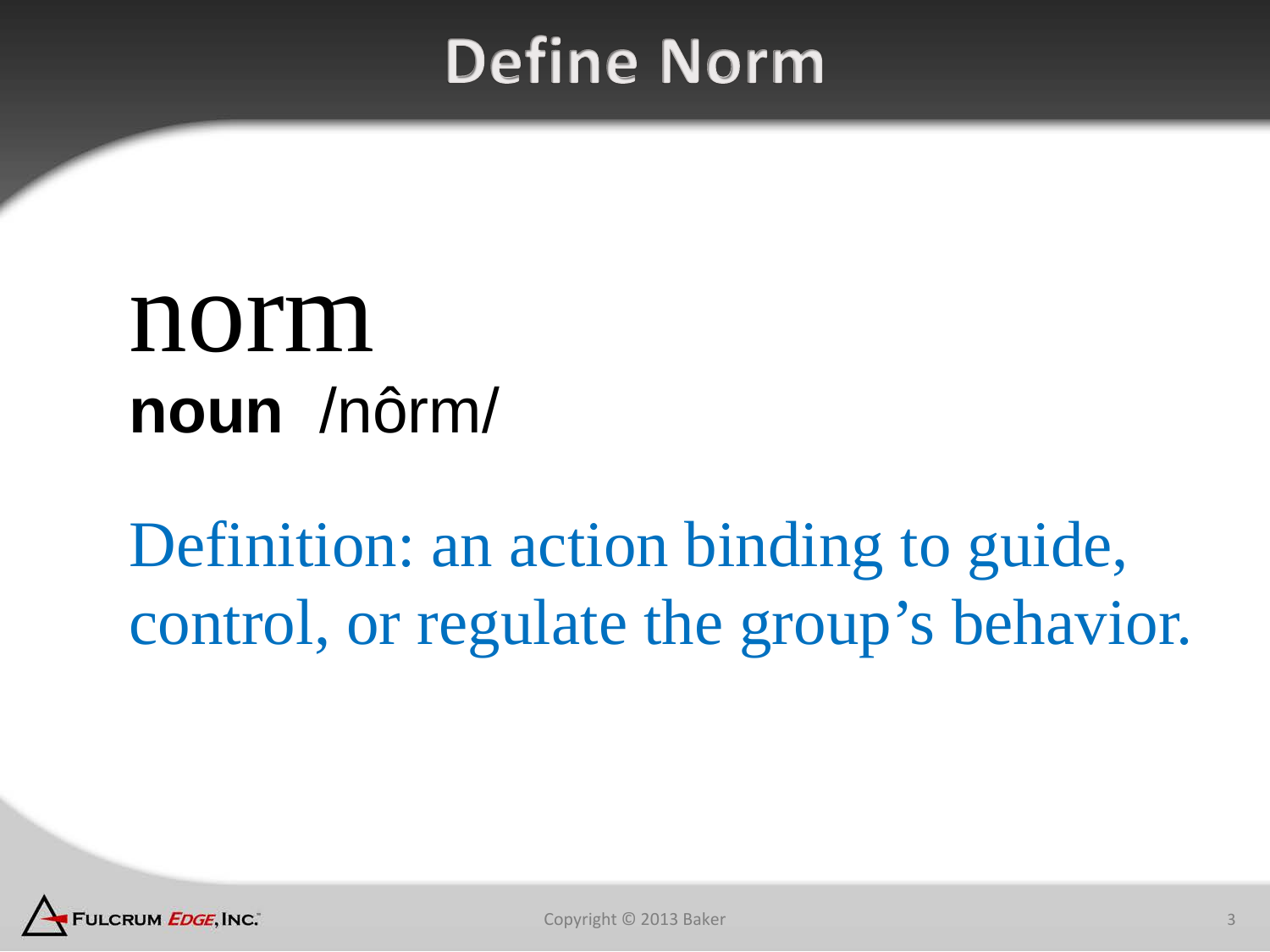### **Categories & Examples**

Dress code Agenda Meeting minutes Prompt start time Breaks Pagers & cellphones

### **Communications Attitude**

Good listening skills Good questioning skills Builds on others' ideas

### **Structure Inter-personal**

Respect **Trust** Equality **Openness** Honesty

Positive Supportive Risk taking Sense of humor Fun-loving

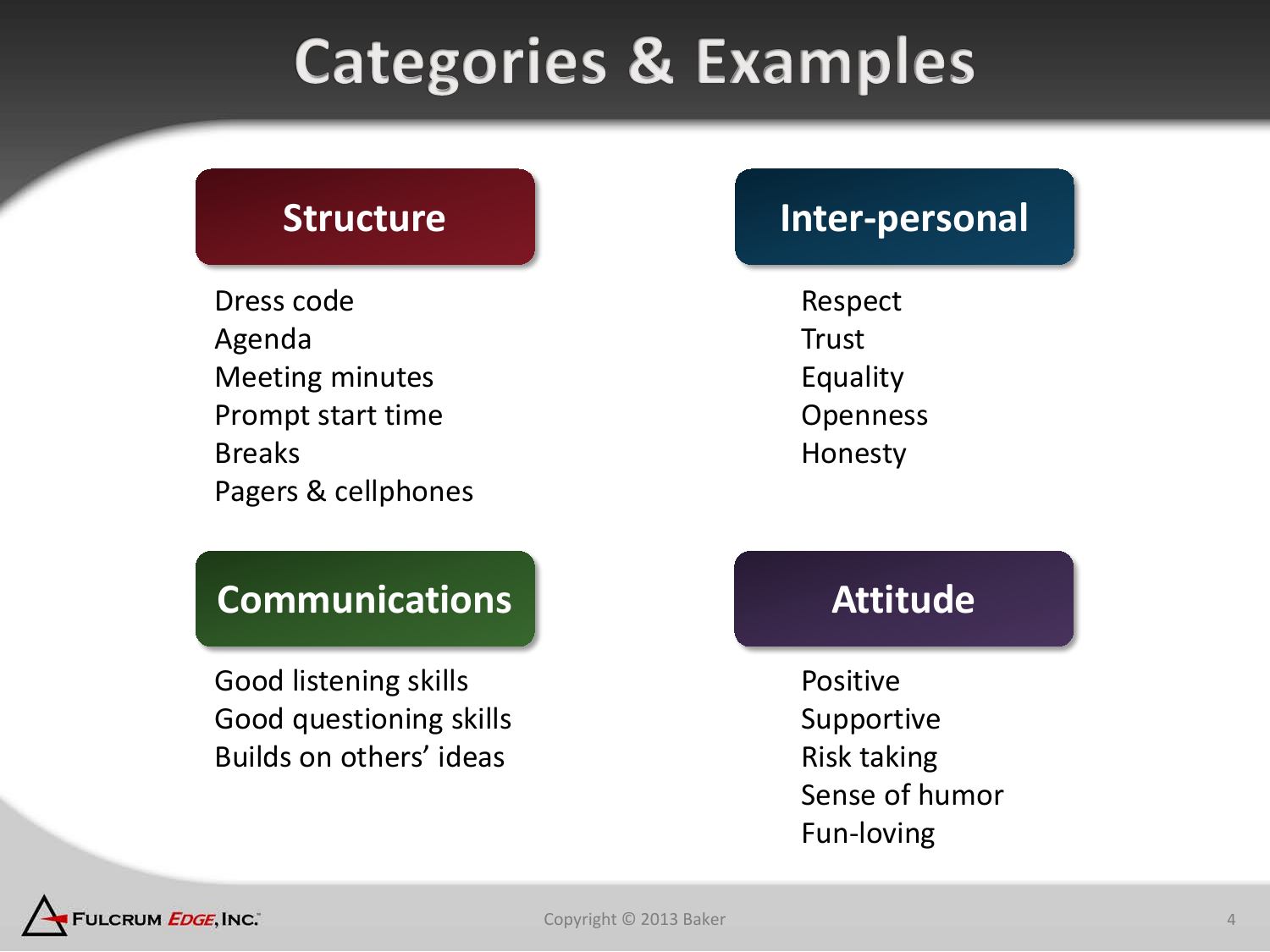## **Value of Norms**

- Defines the work environment
- Encourages proper behavior
- Reduces conflict
- Keeps team on track
- Help new members fit in quickly

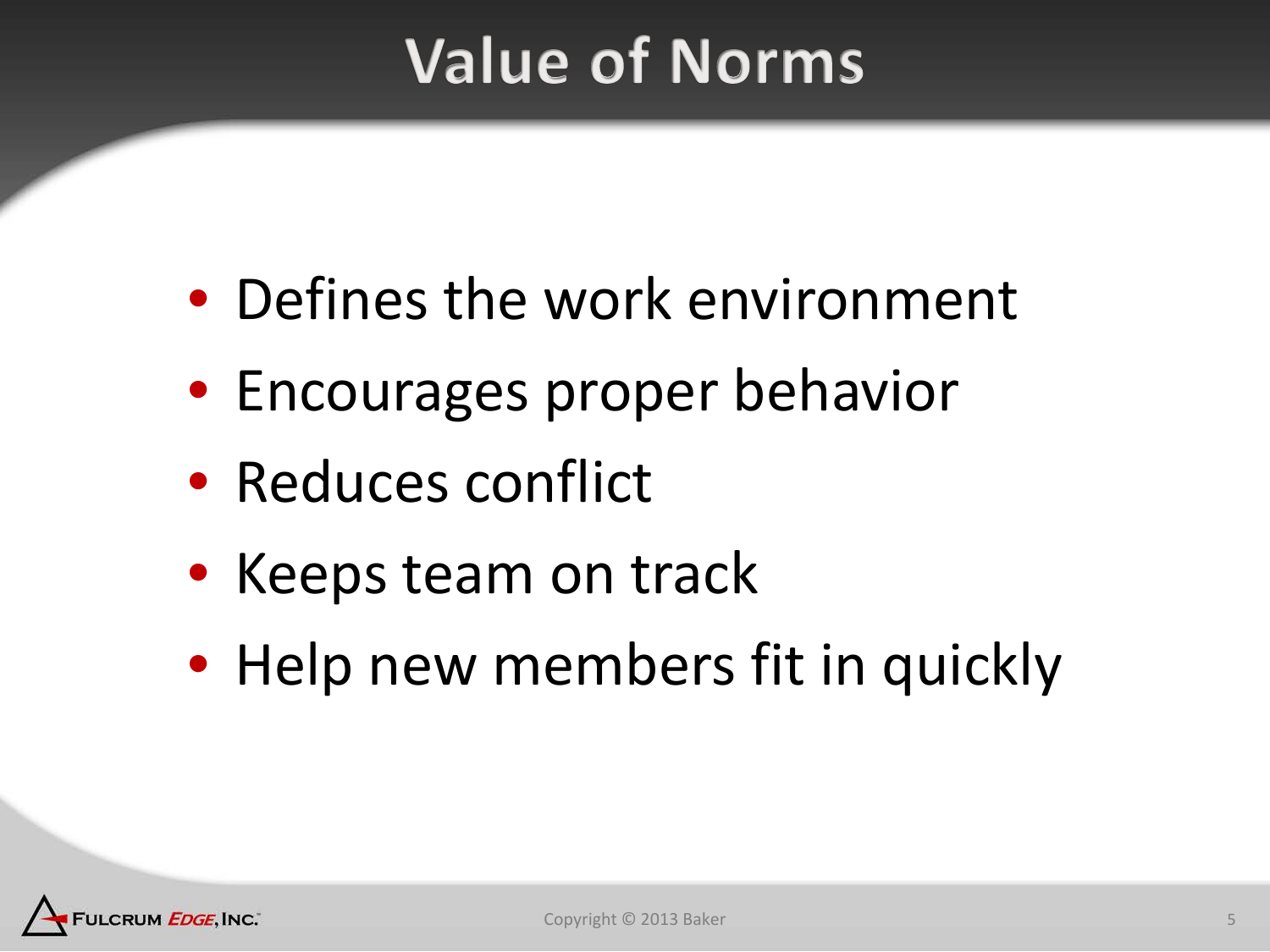### **Typical Class Norms Example**

- $\checkmark$  Phones off or on vibrate
- $\checkmark$  Come prepared
- $\checkmark$  Speak loudly & clearly
- $\checkmark$  Be pleasant & have a nice attitude
- $\checkmark$  Do your fair share of team work
- $\checkmark$  Instructor feedback goals: 3 days Projects, 2 days Quizzes & On Line **Discussion**
- $\checkmark$  Be sensitive to others' concerns
- $\checkmark$  Be committed
- $\checkmark$  Be respectful
- $\checkmark$  Be creative; think outside the box
- $\checkmark$  Time management (assignments on time)
- $\checkmark$  End class on time
- $\checkmark$  Have fun!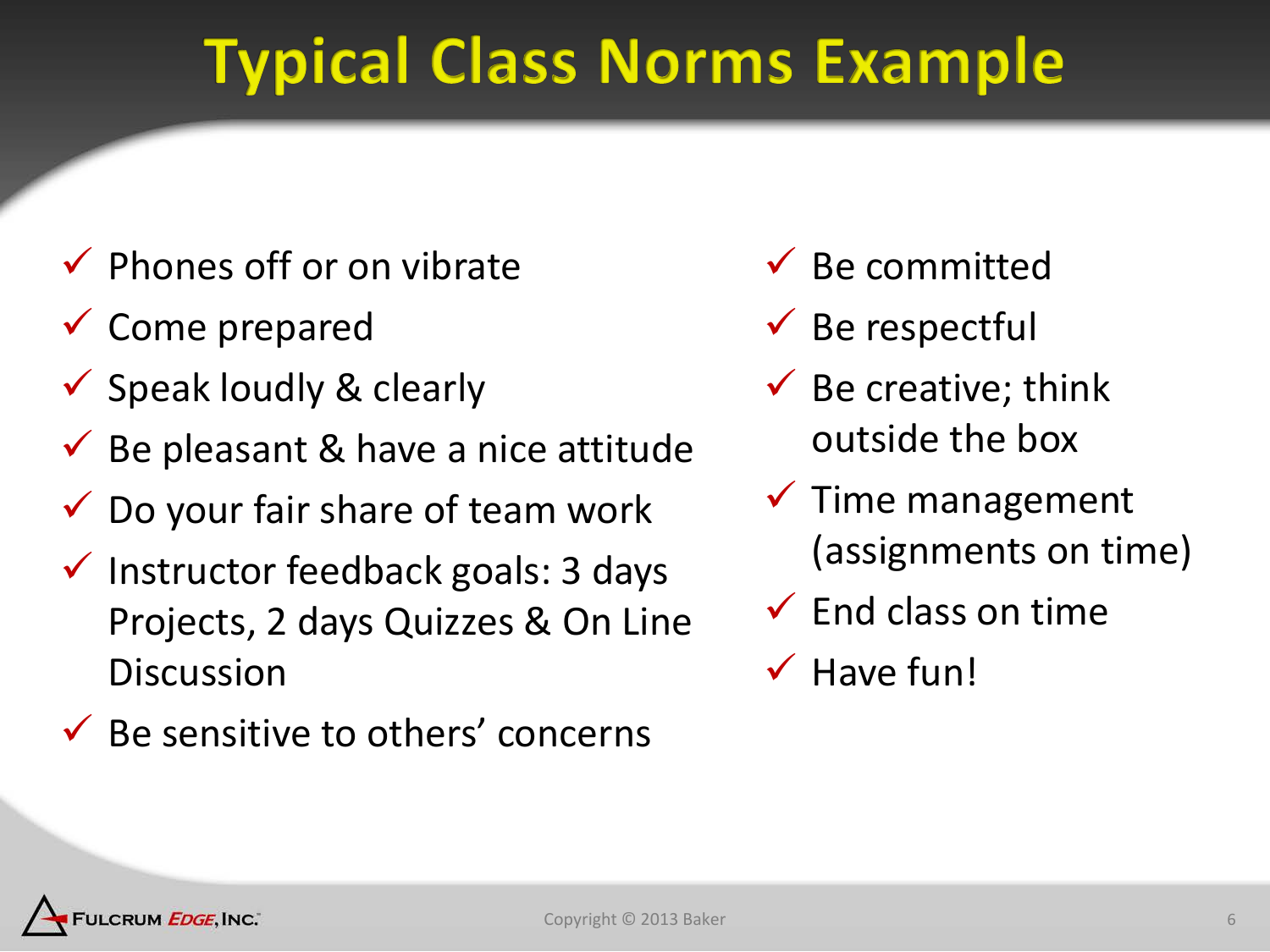## **Typical Effective Team Norms**

- $\checkmark$  Be on time & prepared
- $\checkmark$  Be open & honest
- $\checkmark$  Everyone participates
- $\checkmark$  Be a good listener
- $\checkmark$  Build on others' ideas
- $\checkmark$  Follow agenda/focused
- $\checkmark$  Be optimistic & positive
- $\checkmark$  Show respect & trust
- $\checkmark$  Take risks
- $\checkmark$  No hidden agendas
- $\checkmark$  Treat others as equal
- $\checkmark$  Maintain confidentiality
- $\checkmark$  Commit to goals
- $\checkmark$  Ask questions
- $\checkmark$  Avoid sarcasm
- $\checkmark$  Sense of humor
- $\checkmark$  Follow up as promised
- $\checkmark$  Be open minded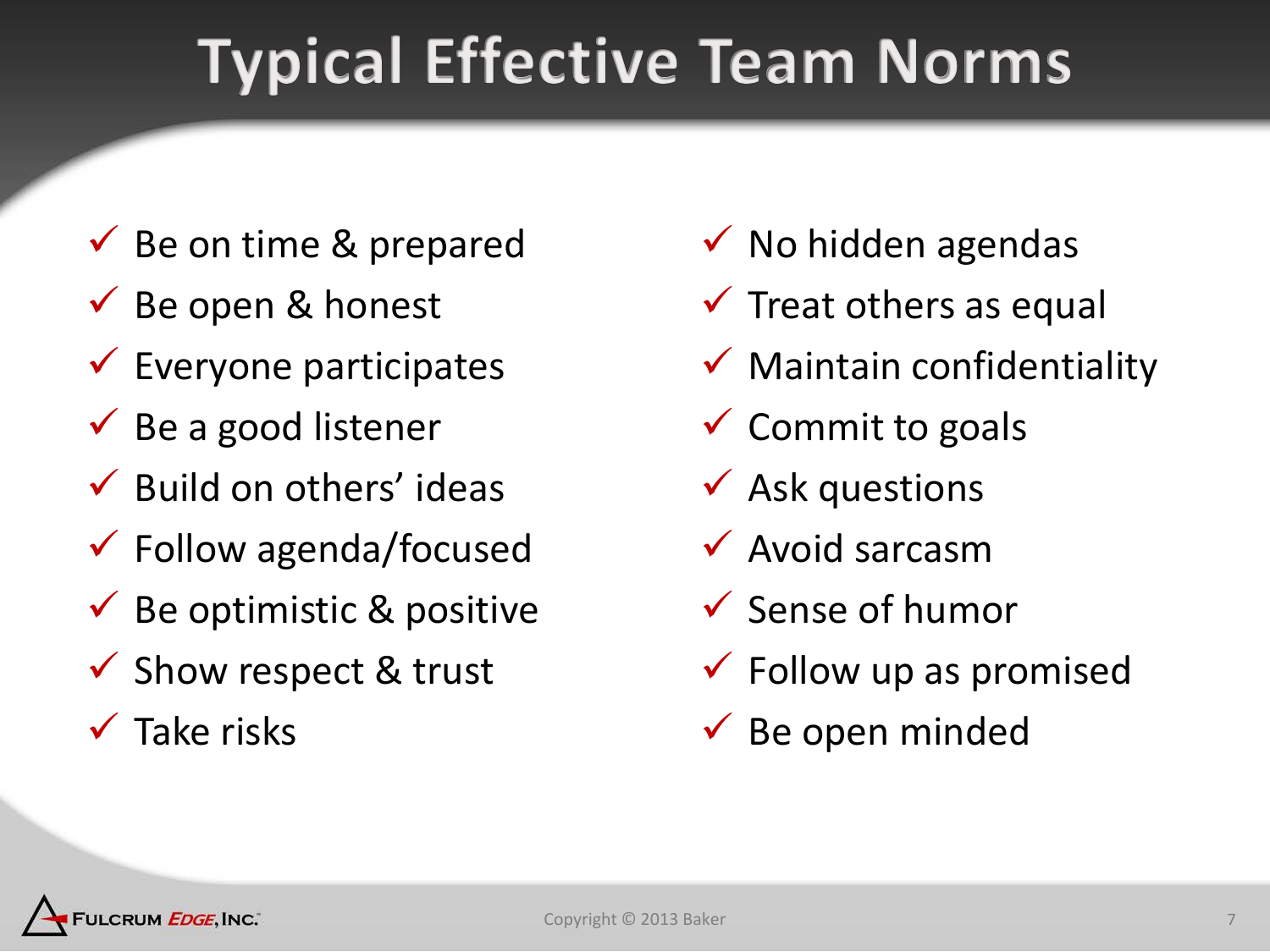### 2.1.1 Class Exercise



### **Class Norms**

### Learn by Doing Project Management Pages 26-28



Copyright © 2013 Baker